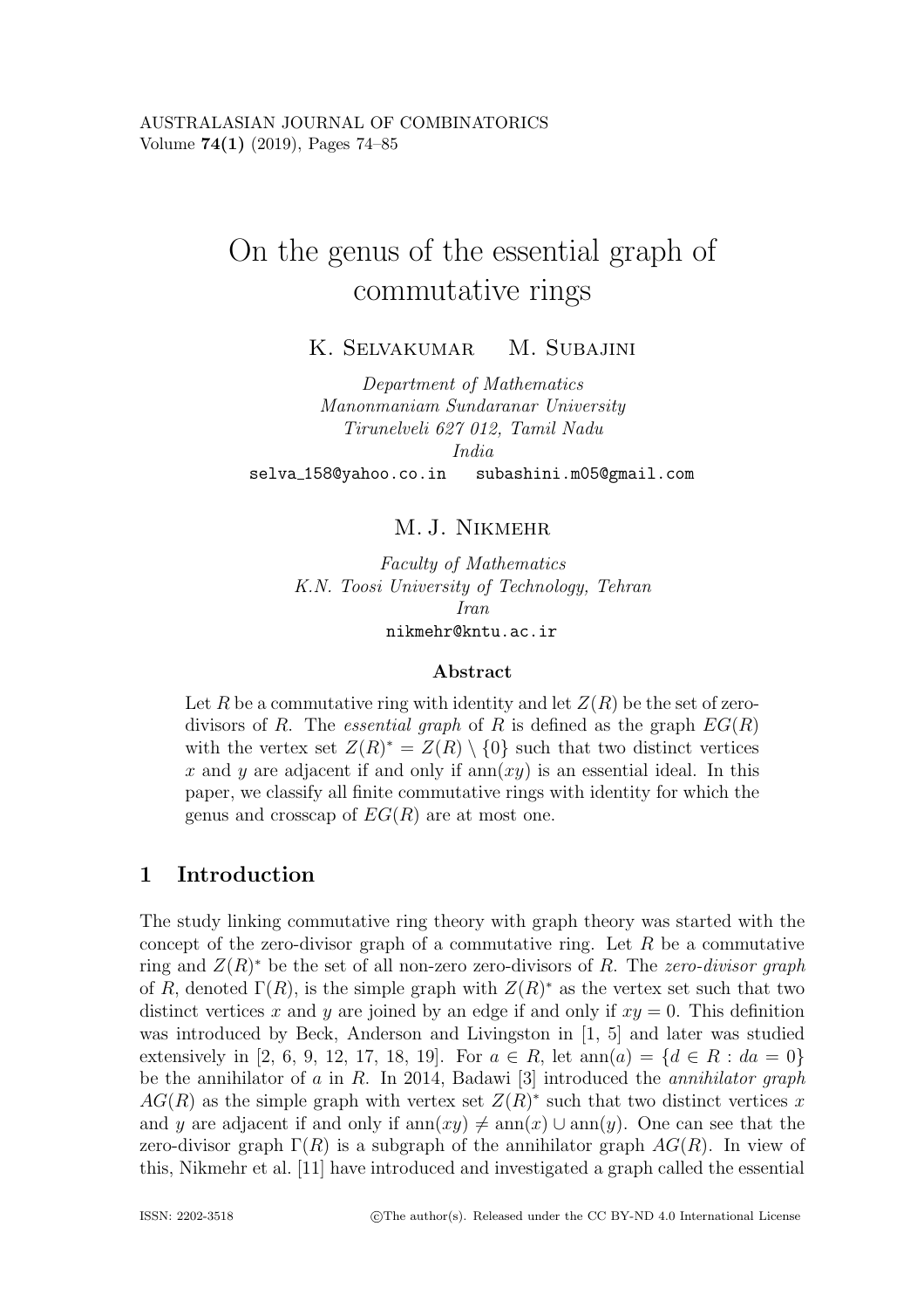graph of a commutative ring. A non-zero ideal I of R is called *essential*, denoted by  $I \leq_e R$ , if I has a non-zero intersection with any non-zero ideal of R. The *essential graph* of R is defined as the graph  $EG(R)$  with the vertex set  $Z(R)^* = Z(R) \setminus \{0\}$ such that distinct vertices x and y are adjacent if and only if  $ann(xy)$  is an essential ideal. The authors in [11] discussed some basic properties of  $EG(R)$  and studied the affinity between essential graph and zero-divisor graph. One can see that the zero-divisor graph  $\Gamma(R)$  is a subgraph of the essential graph  $EG(R)$ .

The main objective of topological graph theory is to embed a graph into a surface. There are many studies  $[2, 6, 9, 12, 14, 15, 16, 18, 19]$  concerning orientable and nonorientable embeddings of the zero-divisor graph and other graphs. In this paper, we classify all finite commutative rings with identity for which the genus and crosscap of  $EG(R)$  are at most one.

Let  $S_g$  and  $\bar{S}_k$  denote the sphere with g handles and k crosscaps respectively, where g and k are non-negative integers, that is  $S_q$  and  $\overline{S}_k$  are the oriented and non-oriented with g handles and k crosscaps. The genus  $\gamma(G)$  of a simple graph G is the minimum <sup>g</sup> such that <sup>G</sup> can be embedded in <sup>S</sup>*g*. Similarly, *crosscap number*  $\overline{\gamma}(G)$  is the minimum k such that G can be embedded in  $S_k$ . When considering orientability, the surfaces  $S_q$  and the sphere are orientable  $\bar{S}_k$  is not orientable. A graph G is planar if  $\gamma(G) = 0$ . A graph G such that  $\gamma(G) = 1$  is called a toroidal graph and  $\overline{\gamma}(G) = 1$  is called a projective graph. It is easy to see that  $\gamma(H) \leq \gamma(G)$ and  $\overline{\gamma}(H) \leq \overline{\gamma}(G)$  for all subgraphs H of G. One of the most remarkable theorems in topological graph theory, known as Euler's formula, states that if  $G$  is a finite connected graph with *n* vertices, *e* edges and of genus g, then  $n - e + f = 2 - 2g$ , where f is the number of faces obtained when G is cellularly embedded in  $S_q$ .

Note that the zero divisor graph  $\Gamma(R)$  is a subgraph of  $EG(R)$ . In [11] it has been shown that for any reduced ring R,  $EG(R)$  is identical to  $\Gamma(R)$ . Using this result, one can establish that for any reduced ring,  $EG(R)$  is complete if and only if  $\Gamma(R)$  is complete if and only if  $R \cong \mathbb{Z}_2 \times \mathbb{Z}_2$ .

By a graph  $G = (V, E)$ , we mean an undirected simple graph with vertex set  $V$  and edge set  $E$ . A graph in which each pair of distinct vertices is joined by the edge is called a complete graph. We use  $K_n$  to denote the complete graph with n vertices. An r-partite graph is one whose vertex set can be partitioned into r subsets so that no edge has both ends in any one subset. A complete r-partite graph is one in which each vertex is joined to every vertex that is not in the same subset. The complete bipartite graph (2-partite graph) with part sizes  $m$  and  $n$  is denoted by  $K_{m,n}$ . If  $G = K_{1,n}$  where  $n \geq 1$ , then G is a star graph. A *split graph* is a simple graph in which the vertices can be partitioned into a clique and an independent set. A graph G is said to be *unicyclic* if it contains a unique cycle. An undirected graph is an *outerplanar* graph if it can be drawn in the plane without crossings in such a way that all of the vertices belong to the unbounded face of the drawing. There is a characterization for outerplanar graphs that says that a graph is outerplanar if and only if it does not contain a subdivision of  $K_4$  or  $K_{2,3}$ . An edge  $e = uv$  of G is said to be contracted if it is deleted and its ends are identified and is denoted by  $[u, v]$ .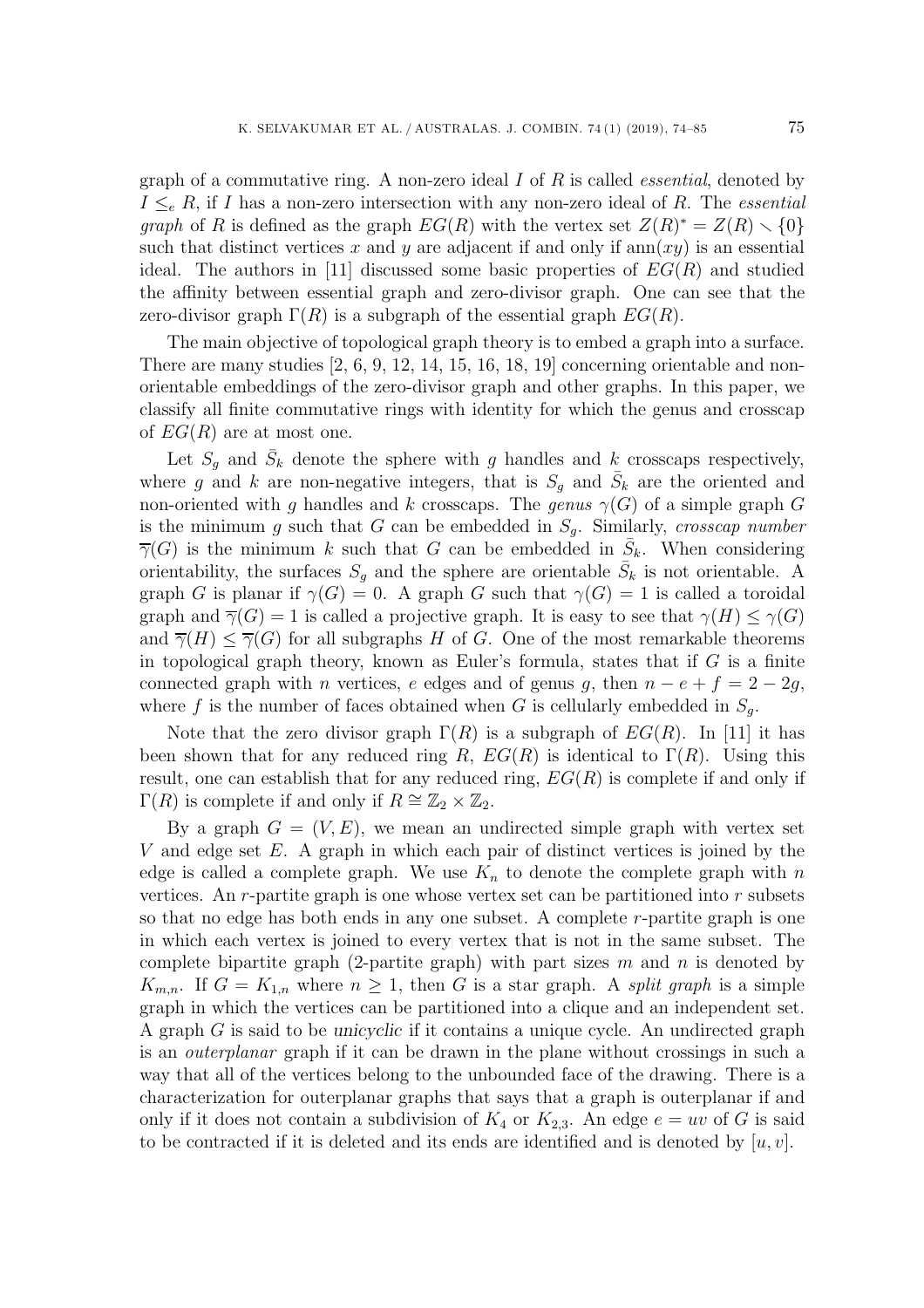Throughout this paper, we assume that  $R$  is a finite commutative ring with

identity,  $Z(R)$  its set of zero-divisors and Nil(R) its set of nilpotent elements,  $R^{\times}$  its group of units,  $\mathbb{F}_q$  denote the field with q elements, and  $R^* = R - \{0\}$ . For every ideal I of R, we denote the *annihilator* of I by  $ann(I)$ . The following results are useful in the subsequent sections.

**Theorem 1.1.** [1, Theorem 2.10] *Let* R *be a finite commutative ring.* If  $\Gamma(R)$ *is complete, then either*  $R \cong \mathbb{Z}_2 \times \mathbb{Z}_2$  *or* R *is local with char*  $R = p$  *or*  $p^2$ *, and*  $|\Gamma(R)| = p^n - 1$ , where p is prime and  $n > 1$ .

**Theorem 1.2.** [1, Theorem 2.13] *Let* R *be a finite commutative ring with*  $|\Gamma(R)| > 4$ *. Then*  $\Gamma(R)$  *is a star graph if and only if*  $R \cong \mathbb{Z}_2 \times F$ *, where* F *is a finite field.* 

**Theorem 1.3.** [11, Theorem 2.2] *Let* R *be a reduced ring. Then*  $EG(R) = \Gamma(R)$ *.* 

**Theorem 1.4.** [11, Lemma 3.1] *Let* R *be a non reduced commutative ring. Then the following statements hold.*

*(i) For every*  $x \in Nil(R)^*, x$  *is adjacent to all other vertices.* 

*(ii)*  $EG(R)[Nil(R)^*]$  *is a (induced) complete subgraph of*  $EG(R)$ *.* 

In view of Theorem 1.4, if R is a local ring, then  $EG(R)$  is complete.

| $ Z(R)^* $     | Local Ring $R$                                                                                                                                                                                                 | EG(R) |
|----------------|----------------------------------------------------------------------------------------------------------------------------------------------------------------------------------------------------------------|-------|
| $\mathbf{1}$   | $\mathbb{Z}_4, \frac{\mathbb{Z}_2[x]}{\langle x^2 \rangle}$                                                                                                                                                    | $K_1$ |
| $\overline{2}$ | $\mathbb{Z}_9, \frac{\mathbb{Z}_3[x]}{\langle x^2 \rangle}$                                                                                                                                                    | $K_2$ |
| 3              | $\mathbb{Z}_8, \frac{\mathbb{Z}_2[x]}{\langle x^3 \rangle}, \frac{\mathbb{Z}_4[x]}{\langle x^3, x^2-2 \rangle}, \frac{\mathbb{F}_4[x]}{\langle x^2 \rangle}$                                                   | $K_3$ |
|                | $\frac{\mathbb{Z}_4[x]}{\langle 2x,x^2 \rangle}, \frac{\mathbb{Z}_2[x,y]}{\langle x^2,xy,y^2 \rangle}, \frac{\mathbb{Z}_4[x]}{\langle x^2+x+1 \rangle}$                                                        | $K_3$ |
| $\overline{4}$ | $\mathbb{Z}_{25}$ , $\frac{\mathbb{Z}_5[x]}{\binom{r^2}{x}}$                                                                                                                                                   | $K_4$ |
| 6              | $\mathbb{Z}_{49}, \frac{\mathbb{Z}_7[x]}{\langle x^2 \rangle}$                                                                                                                                                 | $K_6$ |
| $\overline{7}$ | $\mathbb{Z}_{16}$ , $\frac{\mathbb{Z}_2[x]}{(x^4)}$ , $\frac{\mathbb{Z}_4[x]}{(x^4 x^2-2)}$ , $\frac{\mathbb{Z}_2[x]}{(x^3-2x^4)}$                                                                             | $K_7$ |
|                | $\frac{\mathbb{Z}_4[x]}{\langle x^4, x^3+x^2-2 \rangle}, \frac{\mathbb{Z}_2[x]}{\langle x^3, x^2-2x \rangle}, \frac{\mathbb{Z}_2[x,y]}{\langle x^3, xu, u^2-x^2 \rangle}$                                      | $K_7$ |
|                | $\frac{\mathbb{Z}_8[x]}{\langle x^2-4,2x\rangle}, \frac{\mathbb{Z}_4[x,y]}{\langle x^3. xu x^2-2, u^2-2, u^3\rangle}, \frac{\mathbb{Z}_4[x]}{\langle x^2\rangle}$                                              | $K_7$ |
|                | $\frac{\mathbb{Z}_4[x,y]}{\langle x^2,y^2,xy-2\rangle}, \frac{\mathbb{Z}_2[x,y]}{\langle x^2,y^2\rangle}, \frac{\mathbb{Z}_2[x,y]}{\langle x^2,y^2,xy\rangle}$                                                 | $K_7$ |
|                | $\frac{\mathbb{Z}_4[x]}{\langle x^3, 2x \rangle}, \frac{\mathbb{Z}_4[x,y]}{\langle x^3, x^2-2, xu, y^2 \rangle}, \frac{\mathbb{Z}_8[x]}{\langle x^2, 2x \rangle}, \frac{\mathbb{F}_8[x]}{\langle x^2 \rangle}$ | $K_7$ |
|                | $\frac{\mathbb{Z}_4[x]}{\langle x^3+x+1\rangle}$ , $\frac{\mathbb{Z}_4[x,y]}{\langle 2x,2y,x^2,y^2,xy\rangle}$ , $\frac{\mathbb{Z}_2[x,y,z]}{\langle x,y,z\rangle^2}$                                          | $K_7$ |

**Table 1.1**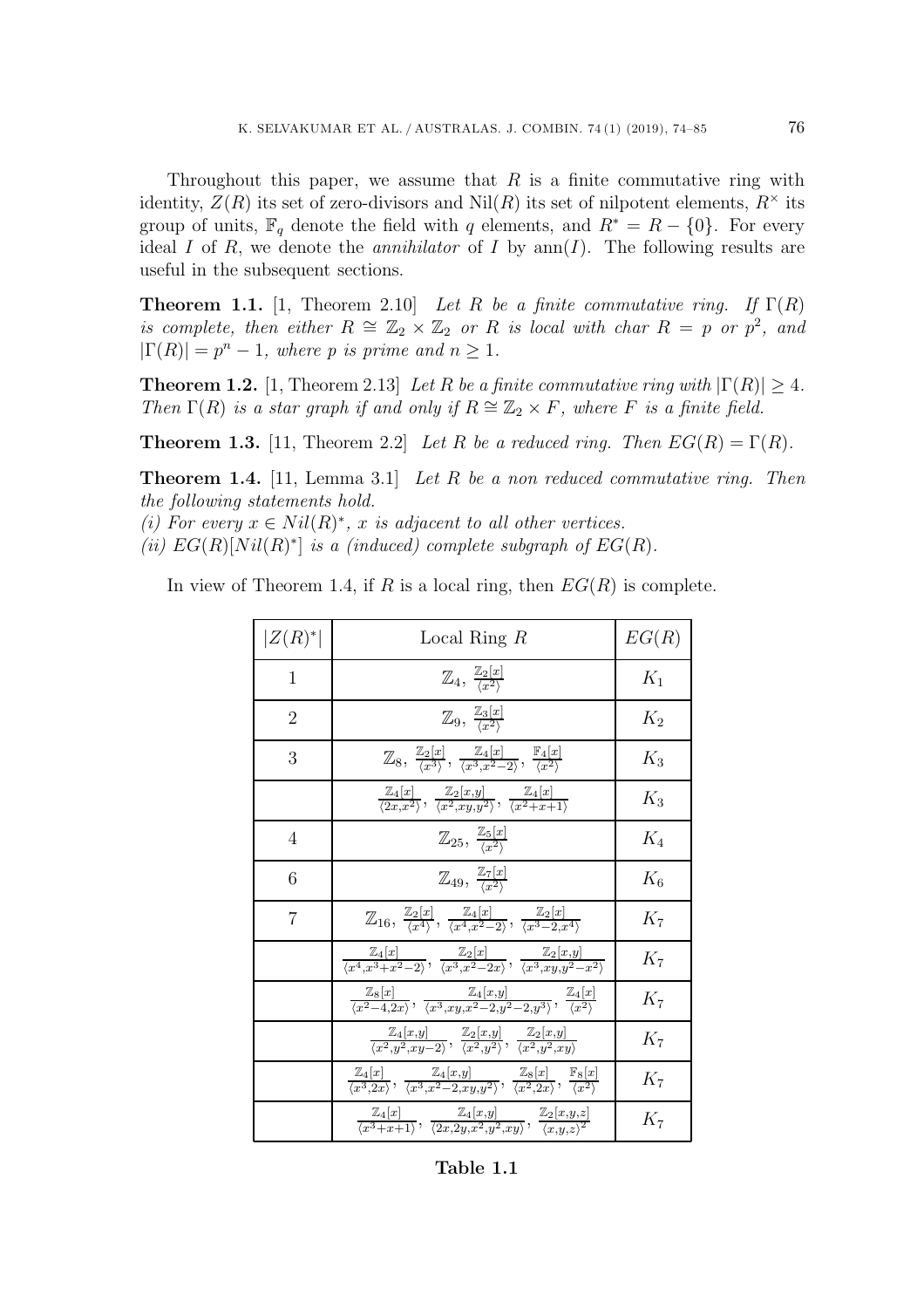#### **2 Basic Properties of an Essential Graph**

In this section, we study some fundamental properties of the essential graph. Especially we identify when the essential graph is isomorphic to some well-known graphs.

**Remark 2.1.** Note that  $\Gamma(R)$  is a subgraph of  $EG(R)$ . Then by Theorems 1.1 and 1.4, R is a local ring or  $\mathbb{Z}_2 \times \mathbb{Z}_2$  if and only if  $EG(R)$  is complete. We list in Table 1.1, some small commutative rings R for which  $EG(R)$  is complete.

**Remark 2.2.** Let R be a reduced ring. Then  $EG(R)$  is a subgraph of  $AG(R)$ .

**Theorem 2.3.** *Let* R *be a finite commutative ring with identity but not a field. Then*  $EG(R)$  *is a tree if and only if* R *is isomorphic to one of the following rings.*  $\mathbb{Z}_4$ ,  $\frac{\mathbb{Z}_2[x]}{\langle x^2 \rangle}$ ,  $\mathbb{Z}_9$ ,  $\frac{\mathbb{Z}_3[x]}{\langle x^2 \rangle}$ , or  $\mathbb{Z}_2 \times F$ , where *F* is a finite field.

*Proof.* Since R is finite,  $R \cong R_1 \times \cdots \times R_n$ , where each  $R_i$  is a local ring. Suppose  $EG(R)$  is a tree. Suppose  $n \geq 3$ . Then  $(1,0,\ldots,0)-(0,1,0,\ldots,0)-(0,0,1,0,\ldots,0)$  $- (1, 0, \ldots, 0)$  is a cycle in  $EG(R)$ , a contradiction. Hence  $n \leq 2$ .

Suppose  $R \cong R_1 \times R_2$ . If  $R_1$  is local with  $\mathfrak{m}_1 \neq \{0\}$ , then there exists  $x_1 \in \mathfrak{m}_1^*$  such that ann $(x_1) = \mathfrak{m}_1$ . Let  $x = (0, 1), y = (x_1, 0)$   $z = (x_1, 1)$  and  $w = (1, 0) \in Z(R)^*$ . Then  $x - y - z - w - x$  is a cycle in  $EG(R)$ , a contradiction. Hence  $R_1$  and  $R_2$  are fields and so  $EG(R) \cong K_{|R_1|-1,|R_2|-1}$ . Since  $EG(R)$  is tree,  $|R_1| = 2$  or  $|R_2| = 2$  and so  $R \cong \mathbb{Z}_2 \times F$ , where F is a field.

Suppose  $R \cong R_1$ . Since R is not a field,  $Z(R) \neq 0$  and so  $EG(R)$  is complete. Since  $EG(R)$  is a tree, we have  $|Z(R)^*| \leq 2$ . Hence  $R \cong \mathbb{Z}_4$ ,  $\frac{\mathbb{Z}_2[x]}{\langle x^2 \rangle}$ ,  $\mathbb{Z}_9$ , or  $\frac{\mathbb{Z}_3[x]}{\langle x^2 \rangle}$ .

Converse follows from Table 1.1 and Theorem 1.2.

**Theorem 2.4.** *Let* R *be a finite commutative ring with identity but not a field. Then*  $EG(R)$  *is unicyclic if and only if* R *is isomorphic to one of the following rings:*  $\mathbb{Z}_8$ *,*  $\frac{\mathbb{Z}_2[x]}{\langle x^3 \rangle}, \frac{\mathbb{Z}_4[x]}{\langle x^3, x^2-2 \rangle}, \frac{\mathbb{Z}_4[x]}{\langle 2x, x^2 \rangle}, \frac{\mathbb{Z}_2[x, y]}{\langle x^2, xy, y^2 \rangle}, \frac{\mathbb{F}_4[x]}{\langle x^2 \rangle}, \frac{\mathbb{Z}_4[x]}{\langle x^2+x+1 \rangle}, \mathbb{Z}_3 \times \mathbb{Z}_3, \mathbb{Z}_2 \times \mathbb{Z}_2 \times \mathbb{Z}_2.$ 

*Proof.* Assume that  $EG(R)$  is unicyclic. Since R is finite,  $R \cong R_1 \times \cdots \times R_n$ , where each  $R_i$  is a local ring. Suppose  $n \geq 4$ . Let  $x_1 = (1, 0, 0, \ldots, 0), x_2 = (0, 1, 0, \ldots, 0),$  $x_3 = (0, 0, 1, 0, \ldots, 0), x_4 = (0, 0, 0, 1, 0, \ldots, 0), y_1 = (1, 1, 0, 0, \ldots, 0) \in Z(R)^*$ . Then  $x_1 - x_2 - x_3 - x_1$  as well as  $x_3 - y_1 - x_4 - x_3$  are two distinct cycles in  $EG(R)$ , a contradiction. Hence  $n \leq 3$ .

**Case 1.** Suppose  $n = 3$ . Suppose  $|R_1| \geq 3$ . Then  $(1, 0, 0) - (0, 1, 0) - (0, 0, 1) - (1, 0, 0)$ and  $(a, 0, 0) - (0, 1, 0) - (0, 0, 1) - (a, 0, 0)$  are cycles in  $EG(R)$  for some  $1 \neq a \in R_1^*$ , a contradiction. Hence  $|R_i| = 2$  for all i and so  $R \cong \mathbb{Z}_2 \times \mathbb{Z}_2 \times \mathbb{Z}_2$ .

**Case 2.** Suppose  $n = 2$ . If  $\mathfrak{m}_1 \neq \{0\}$ , then there exists  $x \in \mathfrak{m}_1^*$  such that  $ann(x) =$  $\mathfrak{m}_1$ . Then  $(1,0) - (x,0) - (0,1) - (1,0)$  and  $(u,0) - (x,0) - (0,1) - (u,0)$  are cycles in  $EG(R)$  for some  $1 \neq u \in R_1^{\times}$ , a contradiction. Hence  $R_1$  and  $R_2$  are fields and so  $EG(R) \cong K_{|R_1|-1, |R_2|-1}$ . Since  $EG(R)$  is unicyclic,  $R_1 \cong \mathbb{Z}_3$  and  $R_2 \cong \mathbb{Z}_3$ .

**Case 3.** Suppose  $n = 1$ . Now R is a local ring but not a field. Then  $EG(R)$  is complete. Since  $EG(R)$  is unicyclic,  $|Z(R)^*| = 3$  and by Table 1.1, R is isomorphic to one of the following rings:  $\mathbb{Z}_8$ ,  $\frac{\mathbb{Z}_2[x]}{\langle x^3 \rangle}$ ,  $\frac{\mathbb{Z}_4[x]}{\langle x^3, x^2-2 \rangle}$ ,  $\frac{\mathbb{Z}_4[x]}{\langle 2x, x^2 \rangle}$ ,  $\frac{\mathbb{Z}_2[x,y]}{\langle x^2, xy, y^2 \rangle}$ ,  $\frac{\mathbb{F}_4[x]}{\langle x^2 \rangle}$ ,  $\frac{\mathbb{Z}_4[x]}{\langle x^2+x+1 \rangle}$ .

 $\Box$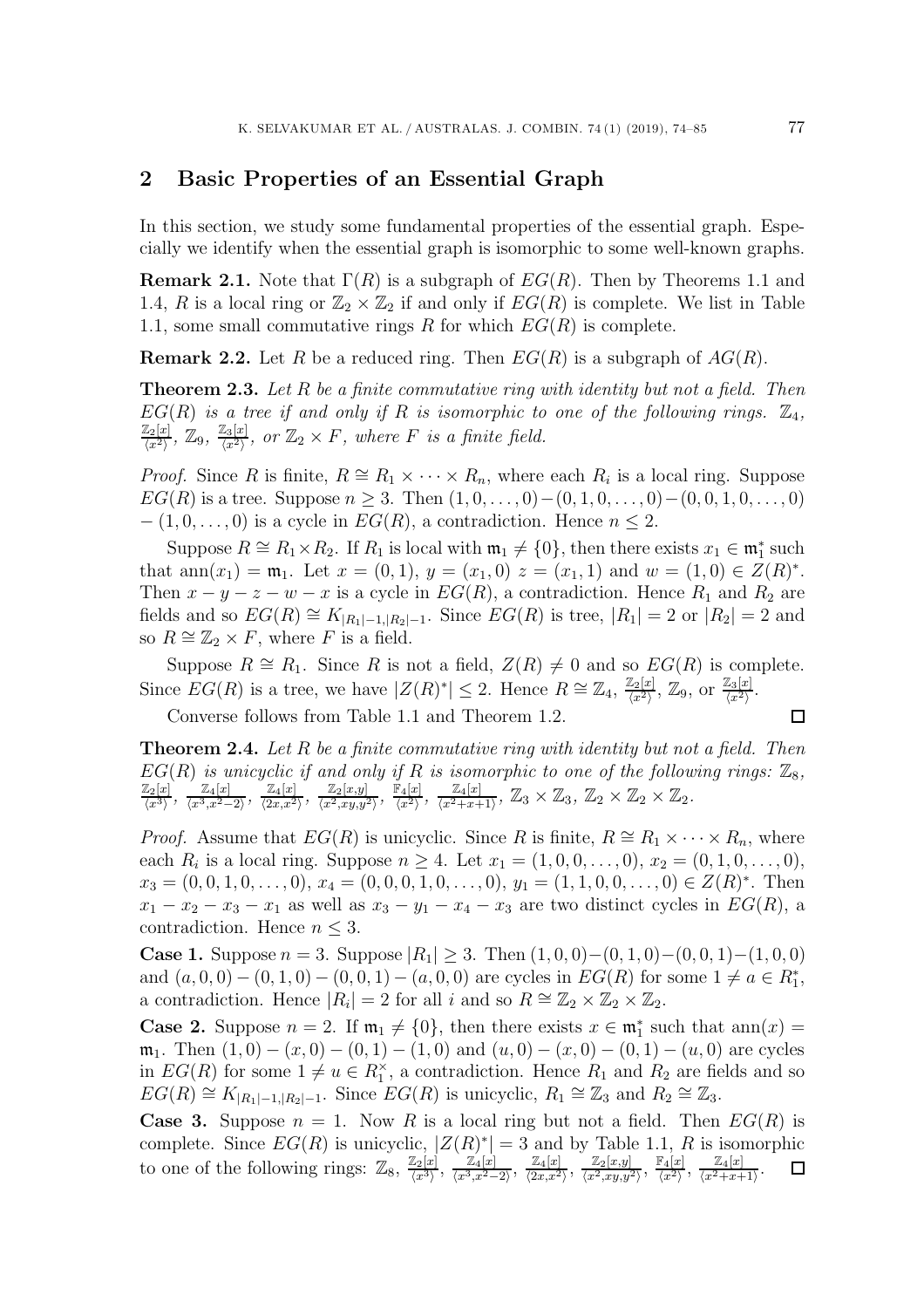**Theorem 2.5.** *Let* G *be a connected graph. Then* G *is a split graph if and only if* G contains no induced subgraph isomorphic to  $2K_2$ ,  $C_4$ ,  $C_5$ .

**Theorem 2.6.** *Let* R *be a finite commutative non-local ring with identity and*  $|Z(R)^*|$ > 2*.* Then  $EG(R)$  is a split graph if and only if  $R \cong \mathbb{Z}_2 \times F$ , where F is a field or  $\mathbb{Z}_2 \times \mathbb{Z}_2 \times \mathbb{Z}_2$ .

*Proof.* Assume that  $EG(R)$  is a split graph. By the assumption on  $R, R \cong R_1 \times \cdots \times R_n$  $R_n$  where each  $R_i$  is local and  $n \geq 2$ . If  $n \geq 4$ , then  $(1, 1, 0, \ldots, 0) - (0, 0, 1, 1, 0, \ldots, 0)$ and  $(1, 0, 1, 0, \ldots, 0) - (0, 1, 0, 1, 0, \ldots, 0)$  induce  $2K_2$  in  $EG(R)$  and by Theorem 2.5,  $EG(R)$  is not split, a contradiction. Hence  $n \leq 3$ .

**Case 1.** Suppose that  $n = 3$ . If  $|R_1| \geq 3$ , then  $(1, 0, 0) - (0, 1, 1) - (u, 0, 0) - (0, 1, 0) (1,0,0)$  is a cycle of length 4 in  $EG(R)$  for some  $1 \neq u \in R_1^{\times}$ , a contradiction. Hence  $|R_i| = 2$  for all *i* and hence  $R \cong \mathbb{Z}_2 \times \mathbb{Z}_2 \times \mathbb{Z}_2$ .

**Case 2.** Suppose  $n = 2$ . If  $\mathfrak{m}_1 \neq \{0\}$ , then there exists  $x \in \mathfrak{m}_1^*$  such that  $ann(x) =$  $\mathfrak{m}_1$ . Consider  $\Omega = \{x_1, x_2, x_3, x_4\}$  where  $x_1 = (1, 0), x_2 = (0, 1), x_3 = (v, 0), x_4 =$  $(x, 1), 1 \neq v \in R_1^{\times}$ . Clearly  $x_1x_2 = x_2x_3 = 0$ . Also  $\text{ann}(x_1x_4) = \text{m}_1 \times R_2 = \text{ann}(x_3x_4)$ , which is essential. Hence  $x_1 - x_2 - x_3 - x_4 - x_1$  is a cycle of length 4 in  $EG(R)$ , a contradiction. Thus  $R_1$  and  $R_2$  are fields and so  $EG(R) \cong K_{|R_1|-1,|R_2|-1}$ . Since  $EG(R)$  is split,  $|R_1|-1=1$  or  $|R_2|-1=1$  and so  $R \cong \mathbb{Z}_2 \times F$  where F is a field.  $\Box$ 

**Theorem 2.7.** *Let* R *be a finite commutative ring with identity. Then* EG(R) *is outerplanar if and only if* R *is isomorphic to one of the following rings:*  $\mathbb{Z}_4$ ,  $\frac{\mathbb{Z}_2[x]}{\langle x^2 \rangle}$ ,  $\frac{\mathbb{Z}_2[x]}{\langle x^2 \rangle},$  $\mathbb{Z}_9$ ,  $\frac{\mathbb{Z}_3[x]}{\langle x^2 \rangle}$ ,  $\mathbb{Z}_8$ ,  $\frac{\mathbb{Z}_2[x]}{\langle x^3 \rangle}$ ,  $\frac{\mathbb{Z}_4[x]}{\langle x^3, x^2-2 \rangle}$ ,  $\frac{\mathbb{Z}_2[x,y]}{\langle x^2, xy, y^2 \rangle}$ ,  $\frac{\mathbb{Z}_4[x]}{\langle 2x, x^2 \rangle}$ ,  $\frac{\mathbb{E}_4[x]}{\langle x^2 \rangle}$ ,  $\frac{\mathbb{Z}_4[x]}{\langle x^2+x+1 \rangle}$ ,  $\mathbb{Z}_2 \times F$ ,  $\mathbb$ 

*Proof.* Since R is finite,  $R \cong R_1 \times \cdots \times R_n$ , where each  $R_i$  is a local ring. Assume that  $EG(R)$  is outerplanar. Suppose  $n \geq 4$ . Consider  $\Omega = \{x_1, x_2, x_3, x_4\}$  where  $x_1 =$  $(1, 0, 0, \ldots, 0), x_2 = (0, 1, 0, \ldots, 0), x_3 = (0, 0, 1, 0, \ldots, 0), x_4 = (0, 0, 0, 1, 0, \ldots, 0).$ Then the subgraph induced by  $\Omega$  in  $EG(R)$  is isomorphic to  $K_4$ , a contradiction. Hence  $n \leq 3$ .

**Case 1.** Assume that  $n = 3$ . Suppose  $|R_1| > 3$ . Consider  $\Omega' = \{x_1, x_2, x_3, x_4, x_5\}$ where  $x_1 = (1, 0, 0), x_2 = (a, 0, 0), x_3 = (0, 1, 0), x_4 = (0, 0, 1), x_5 = (0, 1, 1),$  $1 \neq a \in R_1^*$ . Then the subgraph induced by  $\Omega'$  in  $EG(R)$  contains  $K_{2,3}$  as a subgraph, a contradiction. Therefore  $|R_i|=2$  for all i and  $R \cong \mathbb{Z}_2 \times \mathbb{Z}_2 \times \mathbb{Z}_2$ .

**Case 2.** Assume that  $n = 2$ . If  $\mathfrak{m}_1 \neq \{0\}$ , then there exists  $x \in \mathfrak{m}_1^*$  such that ann $(x) = \mathfrak{m}_1$  for some  $x \in R_1$ . Consider the set  $\Omega'' = \{y_1, y_2, y_3, y_4, y_5\}$  where  $y_1 = (1,0), y_2 = (x,0), y_3 = (u,0), y_4 = (x,1), y_5 = (0,1), 1 \neq u \in R_1^{\times}$ . Then the subgraph induced by  $\Omega''$  in  $EG(R)$  contains  $K_{2,3}$  as a subgraph, a contradiction. Hence  $R_1$  and  $R_2$  are fields and so  $EG(R) \cong K_{|R_1|-1,|R_2|-1}$ . Since  $EG(R)$  is outerplanar, R is isomorphic to  $\mathbb{Z}_2 \times F$  where F is a finite field or  $\mathbb{Z}_3 \times \mathbb{Z}_3$ .

**Case 3.** Suppose that  $n = 1$ . Since R is local,  $EG(R)$  is complete. Since  $EG(R)$ is outerplanar,  $1 \leq |Z(R)^*| \leq 3$  and hence R is isomorphic to one of the following rings: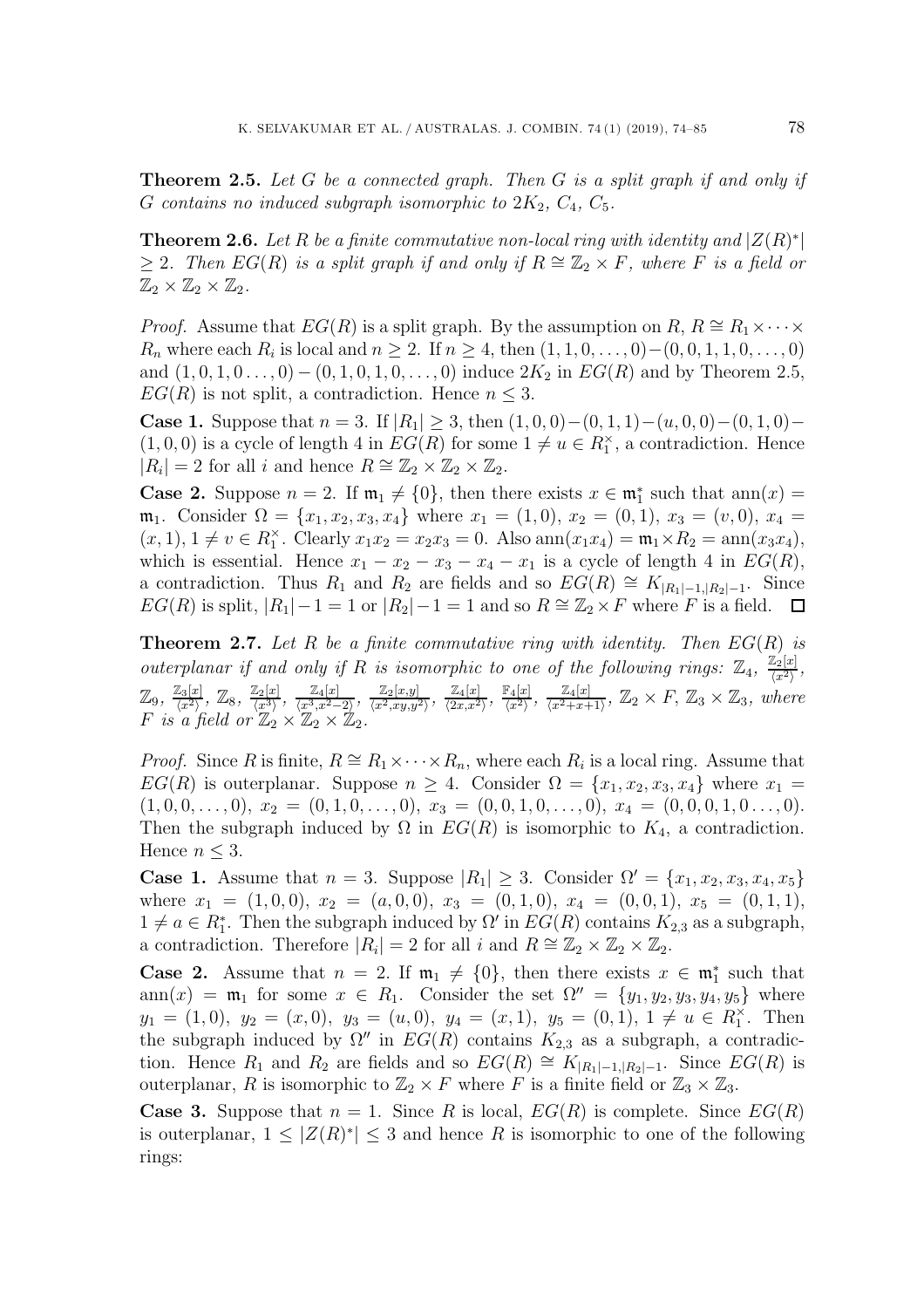$$
\mathbb{Z}_4, \frac{\mathbb{Z}_2[x]}{\langle x^2 \rangle}, \mathbb{Z}_8, \frac{\mathbb{Z}_2[x]}{\langle x^3 \rangle}, \frac{\mathbb{Z}_4[x]}{\langle x^3, x^2 - 2 \rangle}, \frac{\mathbb{Z}_2[x,y]}{\langle x^2, xy, y^2 \rangle}, \frac{\mathbb{Z}_4[x]}{\langle 2x, x^2 \rangle}, \frac{\mathbb{F}_4[x]}{\langle x^2 \rangle}, \frac{\mathbb{Z}_4[x]}{\langle x^2 + x + 1 \rangle}, \mathbb{Z}_9, \frac{\mathbb{Z}_3[x]}{\langle x^2 \rangle}.
$$

#### **3 Planarity of** EG(R)

In this section, we characterize all finite commutative rings  $R$  with identity whose essential graph  $EG(R)$  is planar. The followings results are useful in this section.

**Theorem 3.1.** ([8], Kuratowski) *A graph* G *is planar if and only if it contains no subdivision of*  $K_5$  *or*  $K_{3,3}$ *.* 

**Theorem 3.2.** [17, Theorem 3.5.1] *Let*  $(R, \mathfrak{m})$  *be a finite local ring and*  $\Gamma(R)$  *be the zero-divisor graph of* R*. Then* Γ(R) *is planar if and only if* R *is isomorphic to one of the following rings:*

$$
\mathbb{Z}_{4}, \frac{\mathbb{Z}_{2}[x]}{\langle x^{2}\rangle}, \mathbb{Z}_{9}, \frac{\mathbb{Z}_{3}[x]}{\langle x^{2}\rangle}, \mathbb{Z}_{8}, \frac{\mathbb{Z}_{2}[x]}{\langle x^{3}\rangle}, \frac{\mathbb{Z}_{4}[x]}{\langle x^{3}, x^{2}-2\rangle}, \frac{\mathbb{Z}_{2}[x,y]}{\langle x^{2}, xy,y^{2}\rangle}, \frac{\mathbb{Z}_{4}[x]}{\langle 2x, x^{2}\rangle}, \frac{\mathbb{Z}_{4}[x]}{\langle x^{2}\rangle}, \frac{\mathbb{Z}_{4}[x]}{\langle x^{2}+x+1\rangle}, \mathbb{Z}_{25}, \frac{\mathbb{Z}_{5}[x]}{\langle x^{2}\rangle},
$$
  

$$
\mathbb{Z}_{16}, \frac{\mathbb{Z}_{2}[x]}{\langle x^{4}\rangle}, \frac{\mathbb{Z}_{4}[x]}{\langle x^{2}-2,x^{4}\rangle}, \frac{\mathbb{Z}_{4}[x]}{\langle x^{3}-2,x^{4}\rangle}, \frac{\mathbb{Z}_{4}[x]}{\langle x^{3}+x^{2}-2,x^{4}\rangle}, \frac{\mathbb{Z}_{2}[x,y]}{\langle x^{3}, xy,y^{2}-x^{2}\rangle}, \frac{\mathbb{Z}_{4}[x]}{\langle x^{3}, x^{2}-2x\rangle}, \frac{\mathbb{Z}_{8}[x]}{\langle x^{2}-4, 2x\rangle},
$$
  

$$
\frac{\mathbb{Z}_{4}[x,y]}{\langle x^{3}, x^{2}-2, xy,y^{2}-2,y^{3}\rangle}, \frac{\mathbb{Z}_{4}[x]}{\langle x^{2}\rangle}, \frac{\mathbb{Z}_{4}[x,y]}{\langle x^{2}, y^{2}, xy-2\rangle}, \frac{\mathbb{Z}_{2}[x,y]}{\langle x^{2}, y^{2}\rangle}, \frac{\mathbb{Z}_{2}[x,y]}{\langle x^{2}, y^{2}\rangle}, \frac{\mathbb{Z}_{3}[x]}{\langle x^{3}\rangle}, \frac{\mathbb{Z}_{9}[x]}{\langle x^{2}-3, x^{3}\rangle}, \frac{\mathbb{Z}_{9}[x]}{\langle x^{2}+3, x^{3}\rangle}.
$$

**Theorem 3.3.** [12, Theorem 3.7] *Let*  $R = F_1 \times \cdots \times F_n$  *be a finite ring, where each*  $F_i$  *is a field and*  $n \geq 2$ *. Then*  $\Gamma(R)$  *is planar if and only if* R *is isomorphic to one of the following rings:*  $\mathbb{Z}_2 \times F$ ,  $\mathbb{Z}_3 \times F$ ,  $\mathbb{Z}_2 \times \mathbb{Z}_2 \times \mathbb{Z}_2$ ,  $\mathbb{Z}_2 \times \mathbb{Z}_2 \times \mathbb{Z}_3$  *where* F *is a finite field.*

**Theorem 3.4.** *Let* (R, m) *be a finite commutative local ring with identity. Then*  $EG(R)$  is planar if and only if R is isomorphic to one of the following rings:  $\mathbb{Z}_4$ ,  $\frac{\mathbb{Z}_2[x]}{\langle x^2 \rangle}$ ,  $\mathbb{Z}_9$ ,  $\frac{\mathbb{Z}_3[x]}{\langle x^2 \rangle}$ ,  $\mathbb{Z}_8$ ,  $\frac{\mathbb{Z}_2[x]}{\langle x^3 \rangle}$ ,  $\frac{\mathbb{Z}_4[x]}{\langle x^3, x^2-2 \rangle}$ ,  $\frac{\mathbb{Z}_2[x,y]}{\langle x^2, xy, y^2 \rangle}$ ,  $\frac{\mathbb{Z}_4[x]}{\langle 2x, x^2 \rangle}$ ,  $\frac{\mathbb{F}_4[x]}{\langle x^2 \rangle}$ ,  $\frac{\mathbb{Z}_4[x]}{\langle x^2+x+1 \$ 

*Proof.* Since  $EG(R)$  is complete, the proof follows from Theorem 3.1 and Table 1.1.  $\Box$ 

**Theorem 3.5.** Let  $R = F_1 \times \cdots \times F_n$  be a finite ring, where each  $F_i$  is a field and  $n \geq 2$ . Then  $EG(R)$  is planar if and only if R is isomorphic to one of the following *rings:*  $\mathbb{Z}_2 \times F$ ,  $\mathbb{Z}_3 \times F$ ,  $\mathbb{Z}_2 \times \mathbb{Z}_2 \times \mathbb{Z}_2$ ,  $\mathbb{Z}_2 \times \mathbb{Z}_2 \times \mathbb{Z}_3$  *where F is a finite field.* 

*Proof.* Since R is reduced and by Theorem 1.3,  $\Gamma(R) = EG(R)$ . Now the proof follows from Theorem 3.3.  $\Box$ 

Note that if  $R \cong R_1 \times \cdots \times R_n$  is a commutative ring with identity where each  $(R_i, \mathfrak{m}_i)$  is a local ring with  $\mathfrak{m}_i \neq 0$  and  $n \geq 2$ , then  $K_{5,5}$  is a subgraph of  $EG(R)$ and hence  $\gamma(EG(R)) \geq 3$ . Hence if  $\gamma(EG(R)) = 0$  or 1, then one of the component <sup>R</sup>*i* must be a field.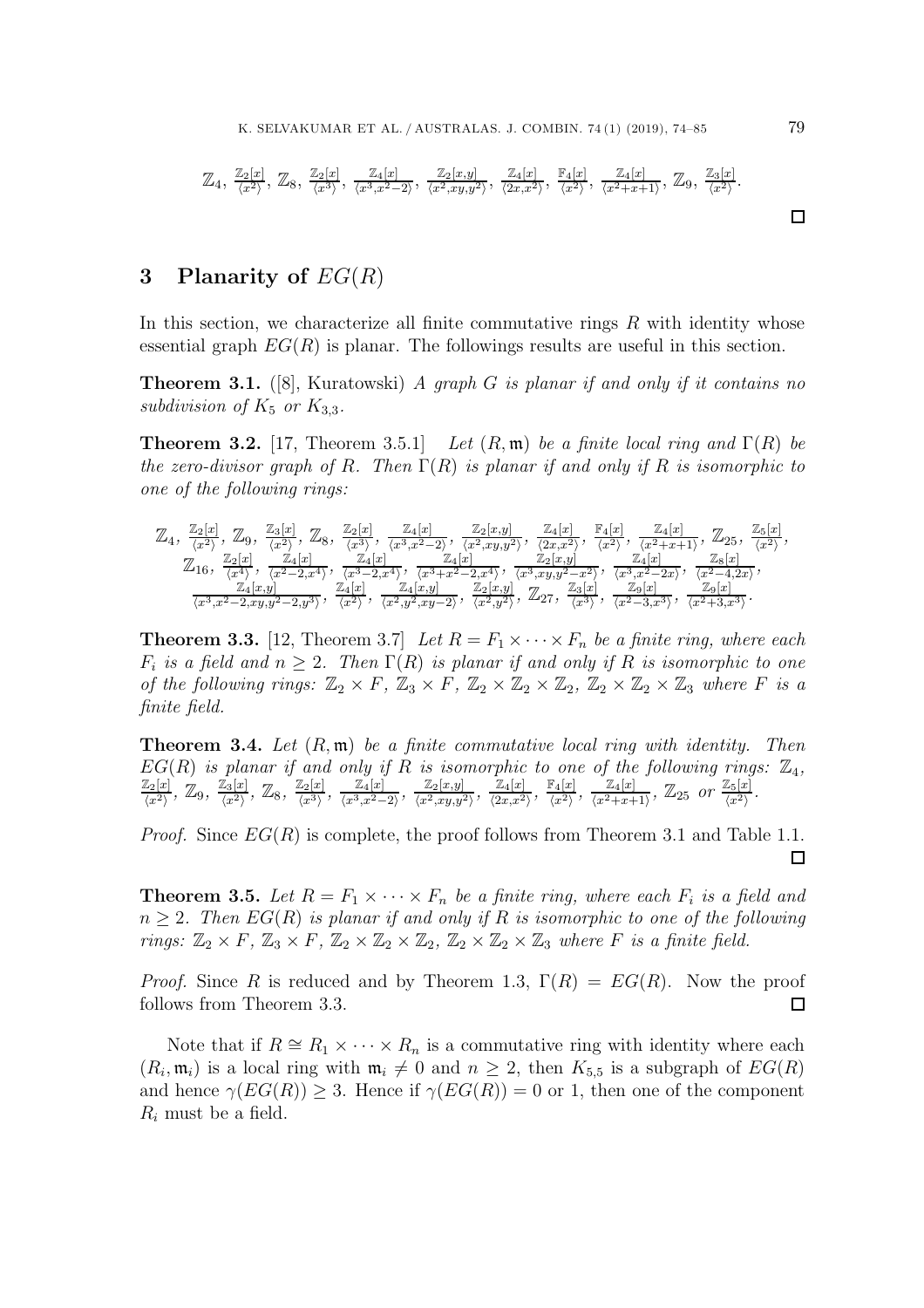**Theorem 3.6.** *Let*  $R \cong R_1 \times \cdots \times R_n \times F_1 \times \cdots \times F_m$  *be a finite commutative ring with identity, where each*  $(R_i, \mathfrak{m}_i)$  *is a local ring but not field,*  $F_j$  *is a field and*  $m, n \geq 1$ *. Then* EG(R) *is planar if and only if* R *is isomorphic to one of the following rings:*  $\mathbb{Z}_4 \times \mathbb{Z}_2, \ \frac{\mathbb{Z}_2[x]}{\langle x^2 \rangle} \times \mathbb{Z}_2.$ 

*Proof.* Suppose  $EG(R)$  is planar. Note that  $|\mathfrak{m}_i^*| \geq 1$  and  $|R_i^*| \geq 3$  for all i,  $1 \leq i \leq n$  Suppose  $n + m \geq 3$  Consider  $\Omega = \{x, x, x, y, y, y, y\}$  where  $1 \leq i \leq n$ . Suppose  $n + m \geq 3$ . Consider  $\Omega = \{x_1, x_2, x_3, y_1, y_2, y_3\}$ , where  $x_1 = (a_1, 0, \ldots, 0), x_2 = (a_2, 0, \ldots, 0), x_3 = (a_3, 0, \ldots, 0), y_1 = (0, 1, 0, \ldots, 0), y_2 =$  $(0, 0, 1, 0, \ldots, 0), y_3 = (0, 1, 1, 0, \ldots, 0) \in Z(R)^*$ , where  $a_i \in R^*_1$ . Then the subgraph induced by  $\Omega$  of  $EG(R)$  contains  $K_{3,3}$  as a subgraph, a contradiction. Hence  $n + m = 2$  and so  $R \cong R_1 \times F_1$ .

Suppose  $|\mathfrak{m}_1^*| \geq 2$ . Then  $|R_1^*| \geq 3$ . Note that  $|F_1| \geq 2$ . Since  $R_1$  is local, ann $(x) = \mathfrak{m}_1$  for some  $x \in \mathfrak{m}_1^*$ . Consider  $\Omega' = \{a_1, a_2, a_3, b_1, b_2, b_3\}$ , where  $a_1 =$  $(u_1, 0), a_2 = (u_2, 0), a_3 = (u_3, 0), b_1 = (0, 1), b_2 = (x, 0), b_3 = (x, 1) \in Z(R)^*$ , where  $u_1, u_2$  and  $u_3$  are distinct units in  $R_1$ . Then  $a_i b_1 = 0$  in R for  $i = 1, 2, 3$ . Clearly  $ann(a_i b_j) = \mathfrak{m}_1 \times F_1$ , which is essential and so  $a_i$  is adjacent to  $b_j$  in  $EG(R)$  for  $i = 1, 2, 3$  and  $j = 2, 3$ . From this, we get  $K_{3,3}$  is a subgraph of  $\langle \Omega' \rangle$  in  $EG(R)$ , a contradiction. Hence  $|\mathfrak{m}_1^*| = 1$  and so  $R \cong \mathbb{Z}_4$  or  $\frac{\mathbb{Z}_2[x]}{\langle x^2 \rangle}$ .

Suppose  $|F_1| \geq 3$ . Let  $a \in \mathfrak{m}_1^*$  such that  $a^2 = 0$ . Consider  $\Omega'' = \{x_1, x_2, x_3, y_1, y_2,$  $y_3$ , where  $x_1 = (1, 0), x_2 = (a, 0), x_3 = (u, 0), y_1 = (0, 1), y_2 = (0, v), y_3 = (a, 1) \in$  $Z(R)^*$ , where  $1 \neq u \in R_1^{\times}$  and  $1 \neq v \in F_1^*$ . Then the subgraph induced by  $\Omega''$ in  $EG(R)$  contains  $K_{3,3}$  as a subgraph, a contradiction. Hence  $|F_1| = 2$  and so  $F_1 \cong \mathbb{Z}_2$ .  $F_1 \cong \mathbb{Z}_2$ .

#### **4 Genus of** EG(R)

In this section, we characterize all finite commutative rings  $R$  with identity whose essential graph  $EG(R)$  is toroidal. The following results are useful in this section.

**Lemma 4.1.** [20]  $\gamma(K_n) = \left[ \frac{(n-3)(n-4)}{12} \right]$  *if*  $n \geq 3$ *. In particular,*  $\gamma(K_n) = 1$  *if*  $n = 5, 6, 7.$ 

**Lemma 4.2.** [20]  $\gamma(K_{m,n}) = \left[\frac{(m-2)(n-2)}{4}\right]$  *if*  $m, n \geq 2$ *. In particular,*  $\gamma(K_{4,4}) =$  $\gamma(K_{3,n})=1$  *if*  $n = 3, 4, 5, 6$ *. Also*  $\gamma(K_{5,4}) = \gamma(K_{6,4}) = \gamma(K_{m,3})=2$  *if*  $m = 7, 8, 9, 10$ *.* 

**Theorem 4.3.** [17, Theorem 3.5.2] *Let*  $(R, \mathfrak{m})$  *be a finite local ring and*  $\Gamma(R)$  *be the zero-divisor graph of* R. Then  $\gamma(\Gamma(R)) = 1$  *if and only if* R *is isomorphic to one of the following rings:*

 $\mathbb{Z}_{49}, \quad \frac{\mathbb{Z}_7[x]}{\langle x^2 \rangle}, \quad \frac{\mathbb{Z}_2[x,y]}{\langle x^3, xy, y^2 \rangle}, \quad \frac{\mathbb{Z}_4[x]}{\langle x^3, x^2 \rangle}, \quad \frac{\mathbb{Z}_4[x,y]}{\langle x^3, x^2 - 2, xy, y^2 \rangle}, \quad \frac{\mathbb{Z}_8[x]}{\langle x^2, 2x \rangle}, \quad \frac{\mathbb{E}_8[x]}{\langle x^2 \rangle}, \quad \frac{\mathbb{Z}_4[x]}{\langle x^3 + x + 1 \rangle}, \quad \frac{\mathbb{Z}_4[x,y]}{\langle 2x, 2y, x^2, xy,$  $\frac{\mathbb{Z}_2[x,y,z]}{\sqrt{m} \omega x^2}$  $\frac{\mathbb{Z}_2[x,y,z]}{\langle x,y,z\rangle^2}, \ \mathbb{Z}_32, \ \frac{\mathbb{Z}_2[x]}{\langle x^5\rangle}, \ \frac{\mathbb{Z}_4[x]}{\langle x^3-2,x^5\rangle}, \ \frac{\mathbb{Z}_4[x]}{\langle x^4-2,x^5\rangle}, \ \frac{\mathbb{Z}_8[x]}{\langle x^2-2,x^5\rangle}, \ \frac{\mathbb{Z}_8[x]}{\langle x^2-2x+2,x^5\rangle}, \ \frac{\mathbb{Z}_8[x]}{\langle x^2+2x-2,x^5\rangle}.$ 

**Theorem 4.4.** [19, Theorem 3.1] Let  $R = F_1 \times \cdots F_n$  where each  $F_i$  is a finite *field. Then*  $\gamma(\Gamma(R)) = 1$  *if and only if* R *is isomorphic to one of the following rings:*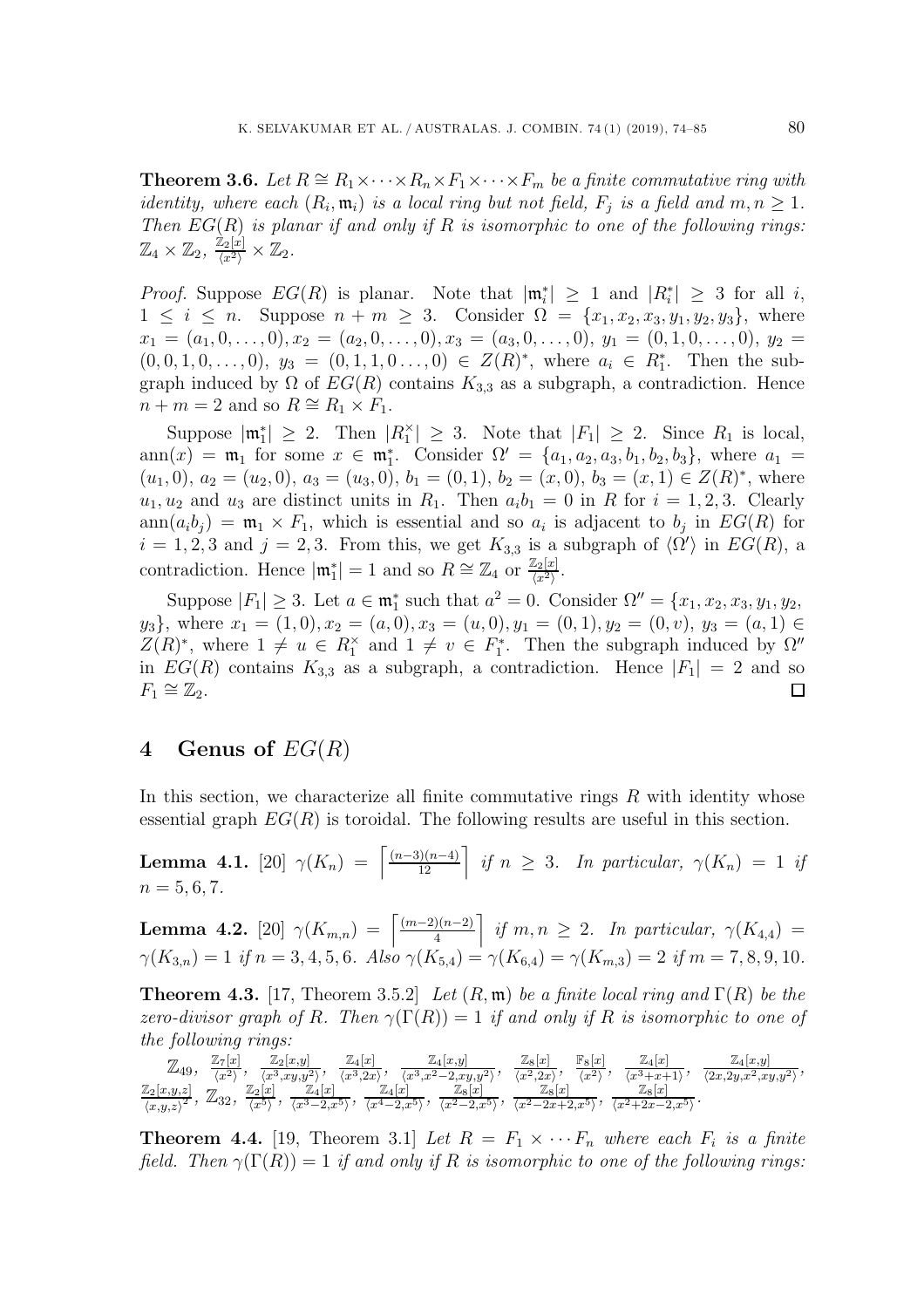$\mathbb{F}_4 \times \mathbb{F}_4$ ,  $\mathbb{F}_4 \times \mathbb{Z}_5$ ,  $\mathbb{Z}_5 \times \mathbb{Z}_5$ ,  $\mathbb{F}_4 \times \mathbb{Z}_7$ ,  $\mathbb{Z}_2 \times \mathbb{Z}_2 \times \mathbb{F}_4$ ,  $\mathbb{Z}_2 \times \mathbb{Z}_2 \times \mathbb{Z}_5$ ,  $\mathbb{Z}_2 \times \mathbb{Z}_2 \times \mathbb{Z}_7$ ,  $\mathbb{Z}_2 \times \mathbb{Z}_3 \times \mathbb{Z}_3$ ,  $\mathbb{Z}_3 \times \mathbb{Z}_3 \times \mathbb{Z}_3$ ,  $\mathbb{Z}_2 \times \mathbb{Z}_3 \times \mathbb{F}_4$  or  $\mathbb{Z}_2 \times \mathbb{Z}_2 \times \mathbb{Z}_2 \times \mathbb{Z}_2$ .

**Theorem 4.5.** *Let* (R, m) *be a finite commutative local ring with identity. Then*  $\gamma(EG(R)) = 1$  *if and only if* R *is isomorphic to one of the following rings:* 

|                                      | $\mathbb{Z}_2[x]$<br>$\mathbb{Z}_4[x]$                               | $\mathbb{Z}_2[x]$                              | $\mathbb{Z}_4[x]$                                | $\mathbb{Z}_2[x]$            |                           | $\mathbb{Z}_2[x,y]$                   | $\mathbb{Z}_8[x]$         |                     |
|--------------------------------------|----------------------------------------------------------------------|------------------------------------------------|--------------------------------------------------|------------------------------|---------------------------|---------------------------------------|---------------------------|---------------------|
| $\omega_{16}$                        | $\Omega$<br>$m^4$ $m^2$ .<br>$x^4$                                   | $\overline{x^3}$<br>$-2x^{4}$                  | $\langle x^4, x^3 + x^2 - 2 \rangle$<br>$\Omega$ | $\langle x^3,x^2-2x\rangle$  |                           | $\overline{y}^3, xy, y^2 - x^2$ ,     | $\langle x^2-4,2x\rangle$ |                     |
| $\mathbb{Z}_4[x,y]$                  | $\mathbb{Z}_4[x]$                                                    | $\mathbb{Z}_4[x,y]$                            | $\mathbb{Z}_2[x,y]$                              | $\mathbb{Z}_2[x,y]$          | $\mathbb{Z}_4[x]$         | $\mathbb{Z}_4$<br> x,y                | $\mathbb{Z}_8[x]$         | $\mathbb{F}_{8}[x]$ |
| $\langle x^3 \rangle$<br>$, xy, x^2$ | $\sqrt{2}$<br>$2.11^{\circ}$<br>$\angle$ , $y$ $\angle$<br>$\ddotsc$ | $\langle x^2,y^2,xy-\rangle$<br>$\Omega$<br>41 | $\langle x^2,y^2\rangle$                         | $\langle x^2,y^2,xy \rangle$ | $\langle x^3, 2x \rangle$ | $\langle x^3, x^2-2, xy, y^2 \rangle$ | $\langle x^2, 2x \rangle$ | $\sqrt{x^2}$        |
| $\mathbb{Z}_4[x]$                    | $\mathbb{Z}_4[x,y]$                                                  | $\mathbb{Z}_2[x,y,z]$<br>$\overline{r}$        | $\mathbb{Z}_7[x]$<br>or                          |                              |                           |                                       |                           |                     |
| $(r^{3}+r+1)$<br>ىپ-                 | $\langle 2x, 2y, x^2, y^2, xy \rangle$                               | $\mu_{49}$<br>(x,y,z)                          | $x^{2}$                                          |                              |                           |                                       |                           |                     |
|                                      |                                                                      |                                                |                                                  |                              |                           |                                       |                           |                     |

*Proof.* Since  $EG(R)$  is complete, by Lemma 4.1,  $5 \leq |Z(R)^*| \leq 7$ . Now the proof follows from Table 1.1.  $\Box$ 

**Theorem 4.6.** Let  $R = F_1 \times \cdots \times F_n$  be a finite ring, where each  $F_i$  is a field and  $n \geq 2$ *. Then*  $\gamma(EG(R)) = 1$  *if and only if* R *is isomorphic to one of the following rings:*  $\mathbb{F}_4 \times \mathbb{F}_4$ ,  $\mathbb{F}_4 \times \mathbb{Z}_5$ ,  $\mathbb{Z}_5 \times \mathbb{Z}_5$ ,  $\mathbb{F}_4 \times \mathbb{Z}_7$ ,  $\mathbb{Z}_2 \times \mathbb{Z}_2 \times \mathbb{F}_4$ ,  $\mathbb{Z}_2 \times \mathbb{Z}_2 \times \mathbb{Z}_5$ ,  $\mathbb{Z}_2 \times \mathbb{Z}_2 \times \mathbb{Z}_7$ ,  $\mathbb{Z}_2 \times \mathbb{Z}_3 \times \mathbb{Z}_3$ ,  $\mathbb{Z}_3 \times \mathbb{Z}_3 \times \mathbb{Z}_3$ ,  $\mathbb{Z}_2 \times \mathbb{Z}_3 \times \mathbb{F}_4$  or  $\mathbb{Z}_2 \times \mathbb{Z}_2 \times \mathbb{Z}_2 \times \mathbb{Z}_2$ .

*Proof.* Since R is a reduced ring, by Theorem 1.3,  $EG(R) = \Gamma(R)$ . Then the proof completes by Theorem 4.4.  $\Box$ 

**Theorem 4.7.** Let  $R = R_1 \times \cdots \times R_n \times F_1 \times \cdots \times F_m$  be a finite commutative *ring with identity, where each*  $(R_i, \mathfrak{m}_i)$  *is a local ring with*  $\mathfrak{m}_i \neq 0$ ,  $F_j$  *is a field and*  $m, n \geq 1$ . Then  $\gamma(EG(R)) = 1$  *if and only if* R *is isomorphic to*  $\mathbb{Z}_4 \times \mathbb{Z}_3$ ,  $\frac{\mathbb{Z}_2[x]}{\langle x^2 \rangle} \times \mathbb{Z}_3$ ,  $\mathbb{Z}_4 \times \mathbb{F}_4$ ,  $\frac{\mathbb{Z}_2[x]}{\langle x^2 \rangle} \times \mathbb{F}_4$ .

*Proof.* By Fig. 4.2 and Fig. 4.3,  $\gamma(EG(R)) = 1$  where R is isomorphic to  $\mathbb{Z}_4 \times \mathbb{Z}_3$ ,  $\frac{\mathbb{Z}_2[x]}{\langle x^2 \rangle} \times \mathbb{Z}_3, \mathbb{Z}_4 \times \mathbb{F}_4, \text{ or } \frac{\mathbb{Z}_2[x]}{\langle x^2 \rangle} \times \mathbb{F}_4.$ 

Assume  $\gamma(EG(R)) = 1$ . Suppose  $n + m \geq 3$ . Since  $R_1$  is local, there exists  $a \in \mathfrak{m}_1^*$  with ann $(a) = \mathfrak{m}_1$ . Consider  $\Omega = \{x_1, \ldots, x_{10}\}$ , where  $x_1 = (1, 0, \ldots, 0), x_2 =$  $(a, 0, \ldots, 0), x_3 = (u, 0, \ldots, 0), x_4 = (0, 1, 0, \ldots, 0), x_5 = (0, 0, 1, 0, \ldots, 0), x_6 =$  $(0, 1, 1, 0, \ldots, 0), x_7 = (a, 1, 0, \ldots, 0), x_8 = (a, 0, 1, 0, \ldots, 0), x_9 = (a, 1, 1, 0, \ldots, 0),$  $x_{10} = (1,0,1,0,\ldots,0), 1 \neq u \in R_1^{\times}$ . Consider  $G_1 = \langle \Omega \rangle$ . Then  $G_1$  is a subgraph of  $EG(R)$  and  $G_1$  contains G' in Fig. 4.1 as a subgraph. By Fig. 4.1,  $K_{3,6}$  is a subgraph of G' and hence by Theorem 4.2,  $\gamma(G') \geq 1$ .

Assume that  $\gamma(G') = 1$ . Fix an embedding of  $K_{3,6}$  on the surface of torus. By Euler's formula, there are 9 faces in the embedding of  $K_{3,6}$ , say  $\{F'_1,\ldots,F'_9\}$ . Let  $f_i$  be the length of the face  $F_i'$ . Note that  $\sum_{i=1}$ 9 *i*=1  $f_i = 2e = 36$  and  $f_i \geq 4$  for every *i*. Thus  $f_i = 4$  for every *i*. Let  $S = \{x_7, x_8, [x_4, x_{10}]\} \subset V(G')$ . Further, the subgraph  $H \circ G'$  in here  $f$  be senitive in  $G \subset V$ ,  $F(H) \circ F(K)$ , and  $G'$  is senitor to H of G' induced by the vertices in S is  $K_3$ ,  $E(H) \cap E(K_{3,6}) = \emptyset$ . Since  $K_3$  cannot be embedded in the torus along with an embedding with only rectangles as faces, one cannot have an embedding of  $H$  and  $K_{3,6}$  together in the torus. This implies that  $\gamma(G') \geq 2$ . Since G' is a subgraph of  $EG(R), \gamma(EG(R)) \geq 2$ . Hence  $n + m = 2$ ,  $R \cong R_1 \times F_1$  and by Theorem 3.6,  $R \ncong Z_4 \times \mathbb{Z}_2$  and  $\frac{\mathbb{Z}_3[x]}{\langle x^2 \rangle} \times \mathbb{Z}_2$ .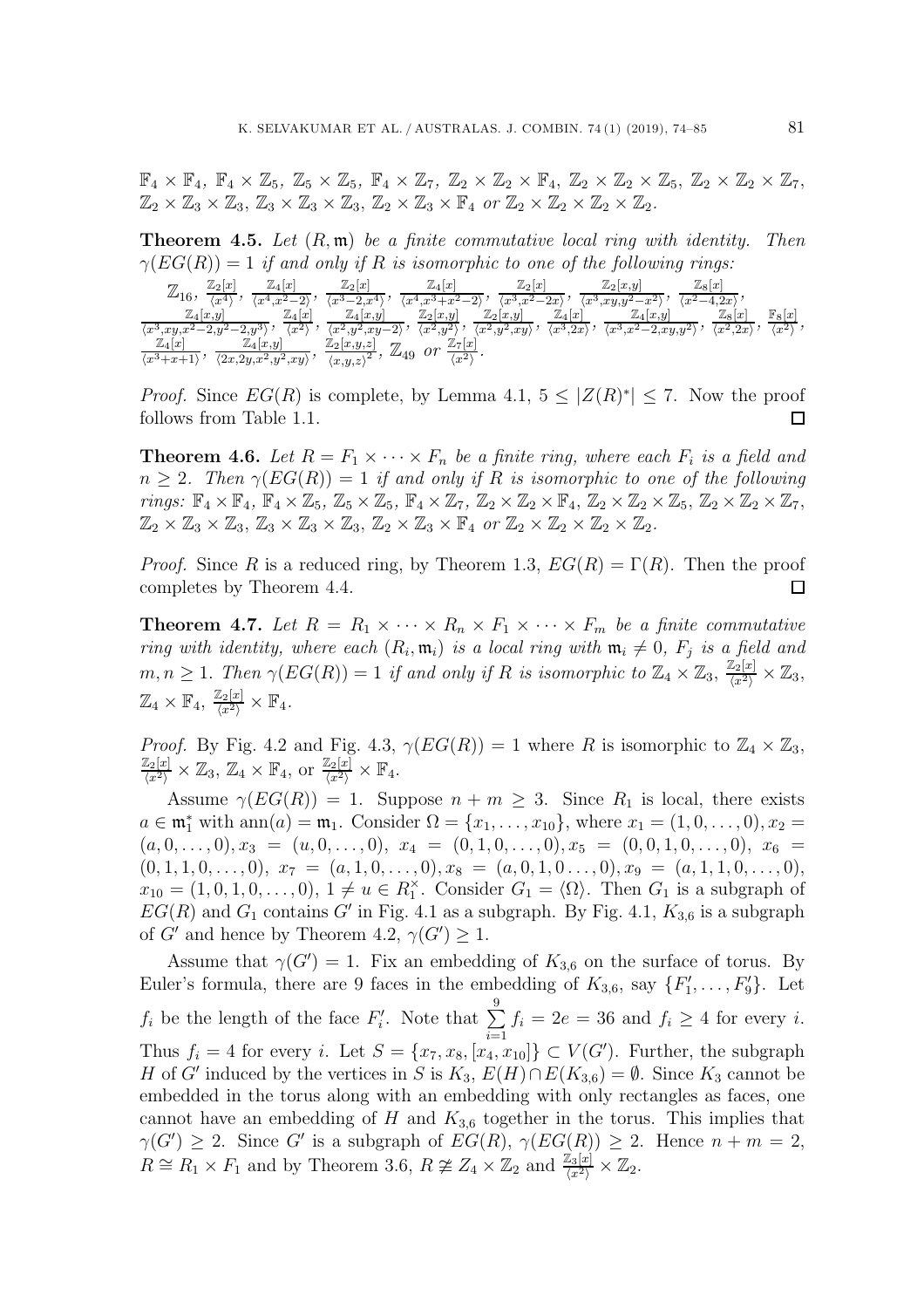

Fig. 4.1 Graph *G*

Now we claim that if  $|\mathfrak{m}_1^*| \geq 2$ , then  $\gamma(EG(R)) \geq 2$ . Suppose  $|\mathfrak{m}_1^*| = 2$ . Then  $R_1 \cong \mathbb{Z}_9$  or  $\frac{\mathbb{Z}_3[x]}{\langle x^2 \rangle}$  and hence  $|R_1^{\times}| = 6$ . Let  $a, b \in \mathfrak{m}_1^*$  such that  $ab = 0$  and  $\text{ann}(a) = \mathfrak{m}_1$ .<br>Consider  $\Omega' = \{x \in \mathbb{Z} \mid x, y \in \mathbb{Z} \mid C, Z(D)^* \text{ where } x = (x, 0), x = (x, 0) \}$ Consider  $\Omega' = \{x_1, \ldots, x_7, y_1, y_2, y_3\} \subseteq Z(R)^*$  where  $x_1 = (u_1, 0), x_2 = (u_2, 0),$  $x_3 = (u_3, 0), x_4 = (u_4, 0), x_5 = (u_5, 0), x_6 = (u_6, 0), x_7 = (b, 0), y_1 = (0, 1),$  $y_2 = (a, 0), y_3 = (a, 1)$ . Then the subgraph induced by  $\Omega'$  of  $EG(R)$  contains  $K_{3,7}$ as a subgraph and by Lemma 4.2,  $\gamma(EG(R)) \geq 2$ , a contradiction.

Suppose  $|\mathfrak{m}_1^*| \geq 3$ . Then  $|R_1^*| \geq 4$ . Let  $x, y, z \in \mathfrak{m}_1^*$  such that  $xy = yz = 0$  and ann $(y) = \mathfrak{m}_1$  and let  $\{v_1, \ldots, v_4\} \subseteq R_1^{\times}$ . Consider  $\Omega'' = \{a_1, \ldots, a_5, b_1, \ldots, b_4\} \subseteq$  $Z(R)^*$ , where  $a_1 = (v_1, 0), a_2 = (v_2, 0), a_3 = (v_3, 0), a_4 = (v_4, 0), a_5 = (x, 0), b_1 =$  $(0, 1), b_2 = (y, 0), b_3 = (y, 1), b_4 = (x, 0), b_5 = (x, 1).$  Then  $a_i b_1 = 0$  for  $1 \le i \le 5$ and  $a_5b_2 = a_5b_3 = 0$ . Since  $b_4 \in Nil(R)^*$ , by Theorem 1.4,  $ann(a_ib_4) = (y) \times F_1$ is essential for  $1 \leq i \leq 5$ . Also  $\text{ann}(a_i b_2) = \mathfrak{m}_1 \times F_1 = \text{ann}(a_i b_3)$  for  $1 \leq i \leq 4$ . Then the subgraph induced by  $\Omega''$  of  $EG(R)$  contains  $K_{4,5}$  as a subgraph and by Lemma 4.2,  $\gamma(EG(R)) \geq 2$ , a contradiction.

Hence we conclude that  $|\mathfrak{m}_1^*| = 1$  and so  $R_1 \cong \mathbb{Z}_4$  or  $\frac{\mathbb{Z}_2[x]}{\langle x^2 \rangle}$ . By Theorem 3.6,  $F_1 \not\cong \mathbb{Z}_2$  and so  $|F_1| \geq 3$ . Suppose  $|F_1| \geq 5$ . Let  $a \in \mathfrak{m}_1^*$  with  $a^2 = 0$ . Consider  $S = \{x_1, \ldots, x_{11}\} \subset Z(R)^*$ , where  $x_1 = (u_1, 0), x_2 = (u_2, 0), x_3 = (a, 0), x_4 =$  $(0, v_1), x_5 = (0, v_2), x_6 = (0, v_3), x_7 = (0, v_4), x_8 = (a, v_1), x_9 = (a, v_2), x_{10} = (a, v_3),$  $x_{11} = (a, v_4)$  and  $u_1, u_2 \in R_1^{\times}$ ,  $v_j \in F_1^*$ . Then the subgraph induced by S of  $EG(R)$ contains  $K_{3,8}$  as a subgraph and by Lemma 4.2,  $\gamma(EG(R)) \geq 2$ , a contradiction. Hence  $F_1$  is isomorphic to either  $\mathbb{Z}_3$  or  $\mathbb{F}_4$ .

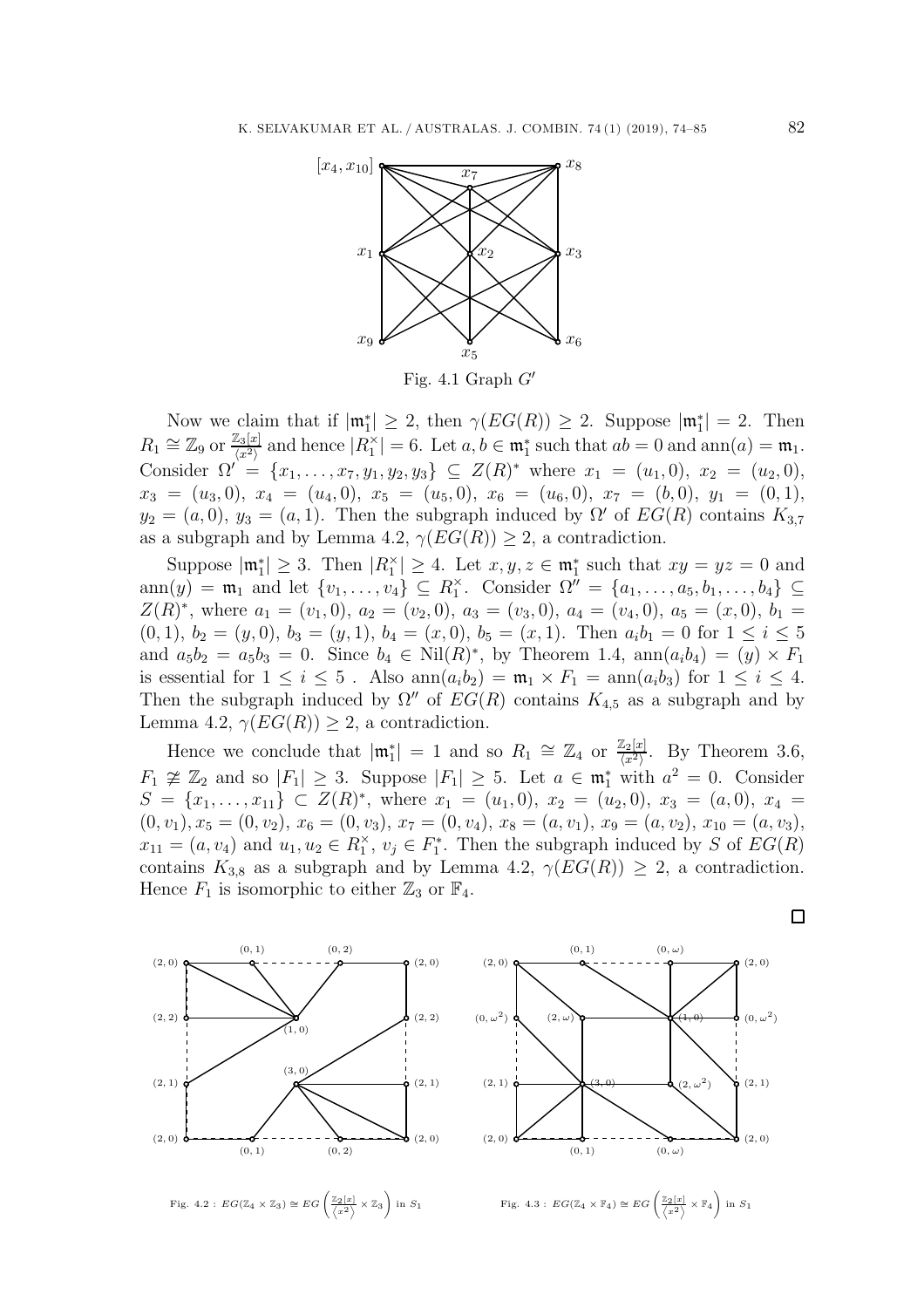# **5 Crosscap of** EG(R)

In this section, we characterize all finite commutative rings  $R$  with identity whose essential graph  $EG(R)$  is projective. The following result is very useful for further reference in this section.

**Theorem 5.1.** [7] Let m, n be integers and for a real number x,  $[x]$  is the least *integer that is greater than or equal to* x*. Then*

$$
(i) \overline{\gamma}(K_n) = \begin{cases} \left[\frac{1}{6}(n-3)(n-4)\right] & \text{if } n \ge 3 \text{ and } n \ne 7; \\ 3 & \text{if } n = 7 \end{cases}
$$

$$
(ii) \overline{\gamma}(K_{m,n}) = \left[\frac{1}{2}(m-2)(n-2)\right], \text{ where } m, n \ge 2.
$$

**Theorem 5.2.** [9] Let  $R = F_1 \times \cdots \times F_n$ , where each  $F_i$  is finite field. Then  $\overline{\gamma}(\Gamma(R)) = 1$  *if and only if* R *is isomorphic to one of the following rings:*  $\mathbb{F}_4 \times \mathbb{F}_4$ ,  $\mathbb{F}_4 \times \mathbb{F}_5$ ,  $\mathbb{Z}_2 \times \mathbb{Z}_2 \times \mathbb{F}_4$ ,  $\mathbb{Z}_2 \times \mathbb{Z}_2 \times \mathbb{F}_5$ ,  $\mathbb{Z}_2 \times \mathbb{Z}_3 \times \mathbb{Z}_3$ ,  $\mathbb{Z}_3 \times \mathbb{Z}_3 \times \mathbb{Z}_3$ ,  $\mathbb{Z}_2 \times \mathbb{Z}_2 \times \mathbb{Z}_2 \times \mathbb{Z}_2$ .

**Theorem 5.3.** *Let* R *be a finite local ring with identity. Then*  $\overline{\gamma}(EG(R)) = 1$  *if and only if* R *is isomorphic to one of the following rings:*  $\mathbb{Z}_{49}$ ,  $\frac{\mathbb{Z}_7[x]}{\langle x^2 \rangle}$ .

*Proof.* Since  $EG(R)$  is complete, proof follows from Theorem 5.1.

**Theorem 5.4.** *Let*  $R = F_1 \times \cdots \times F_n$ , *where each*  $F_i$  *is finite field. Then*  $\overline{\gamma}(EG(R))$  = 1 *if and only if* R *is isomorphic to one of the following rings:*  $\mathbb{F}_4 \times \mathbb{F}_4$ ,  $\mathbb{F}_4 \times \mathbb{F}_5$ ,  $\mathbb{Z}_2 \times \mathbb{Z}_2 \times \mathbb{F}_4,\, \mathbb{Z}_2 \times \mathbb{Z}_2 \times \mathbb{F}_5,\, \mathbb{Z}_2 \times \mathbb{Z}_3 \times \mathbb{Z}_3,\, \mathbb{Z}_3 \times \mathbb{Z}_3 \times \mathbb{Z}_3,\, \mathbb{Z}_2 \times \mathbb{Z}_2 \times \mathbb{Z}_2 \times \mathbb{Z}_2.$ 

*Proof.* The proof follows from Theorems 1.3 and 5.2.

By slight modifications in the proof of Theorem 3.6 with Lemma 5.1 and Fig. 5.1, one can prove the following theorem.

**Theorem 5.5.** Let  $R = R_1 \times \cdots \times R_n \times F_1 \times \cdots \times F_m$ , where each  $(R_i, \mathfrak{m}_i)$  is a *local ring and*  $F_j$  *is finite field and*  $n, m \geq 1$ *. Then*  $\overline{\gamma}(EG(R)) = 1$  *if and only if* R *is isomorphic to either*  $\mathbb{Z}_4 \times \mathbb{Z}_3$  *or*  $\frac{\mathbb{Z}_2[x]}{\langle x^2 \rangle} \times \mathbb{Z}_3$ *.* 



Fig. 5.1 Embedding of  $EG(\mathbb{Z}_4 \times \mathbb{Z}_3) \cong EG\left(\frac{\mathbb{Z}_2[x]}{\langle x^2 \rangle} \times \mathbb{Z}_3\right)$  in  $\bar{S}_1$ 

$$
\square
$$

 $\Box$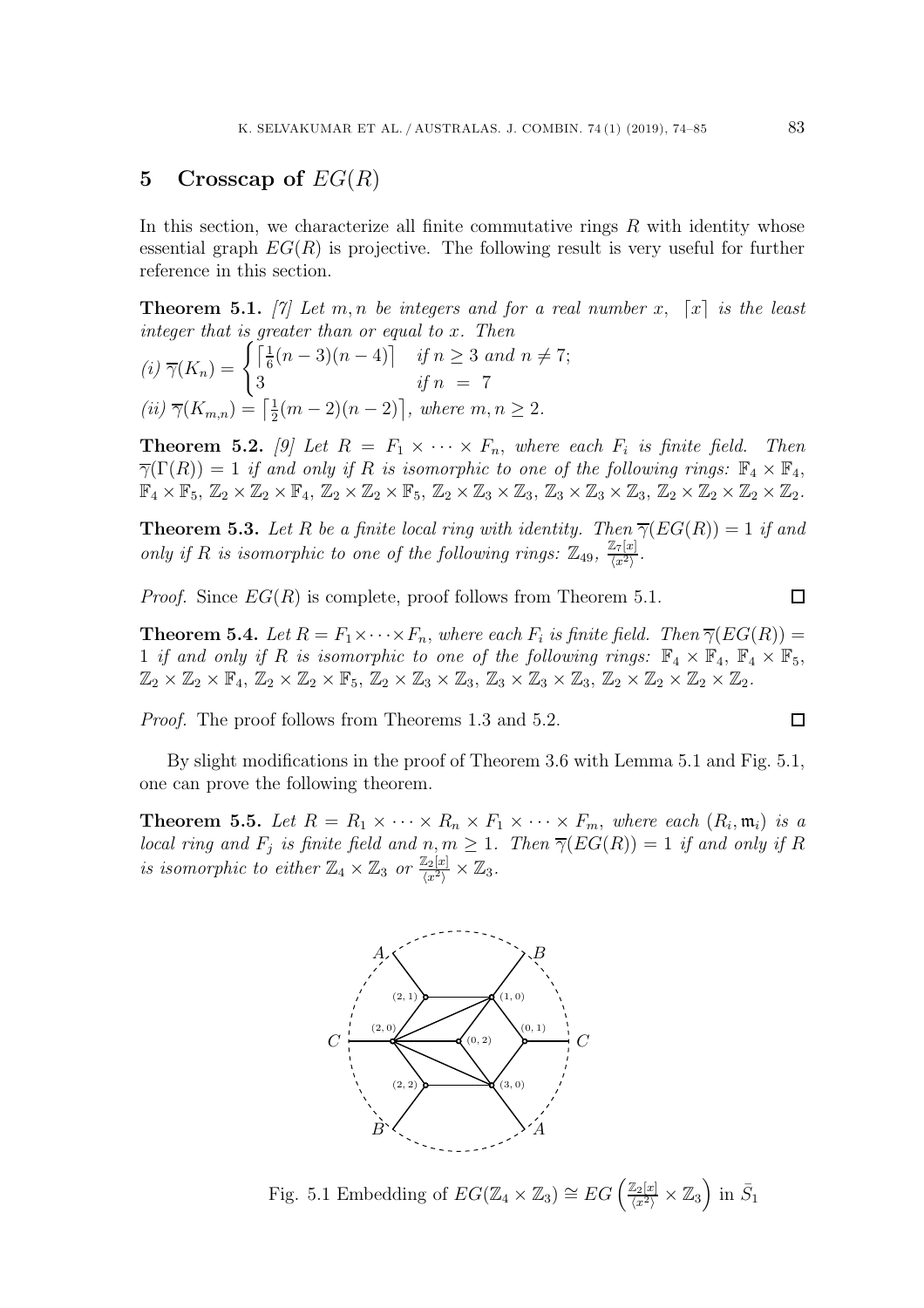#### **Acknowledgments**

The authors would like to thank the referees for careful reading of the manuscript and helpful comments. The work reported here is supported by the INSPIRE programme (IF 140700) of the Department of Science and Technology, Government of India, for the third author.

#### **References**

- [1] D. F. Anderson and P. S. Livingston, The zero-divisor graph of a commutative ring, *J. Algebra* **217** (1999), 434–447.
- [2] S. Akbari, H. R. Maimani and S. Yassemi, When a zero-divisor graph is planar or a complete r-partite graph, *J. Algebra* **270** (2003), 169–180.
- [3] A. Badawi, On the annihilator graph of a commutative ring, *Comm. Algebra* **42** (2014), 108–121.
- [4] J. Battle, F. Harary, Y. Kodama and J.W. T. Youngs, Additivity of the genus of a graph, *Bull. Amer. Math. Soc.* **68** (1962), 565–568.
- [5] I. Beck, Coloring of commutative rings, *J. Algebra* **116** (1988), 208–226.
- [6] R. Belshoff, and J. Chapman, Planar zero-divisor graphs, *J. Algebra* **316** (1) (2007), 471–480.
- [7] A. Bouchet, Orientable and non-orientable genus of the complete bipartite graph, *J. Combin. Theory, Ser. B* **24** (1) (1978), 24–33.
- [8] G. Chartrand and L. Lesniak, *Graphs and Digraphs*, Monterey: Wadsworth and Brooks/Cole, 1986.
- [9] H. J. Chiang-Hsieh, Classification of rings with projective zero-divisor graphs, *J. Algebra* **307** (2008), 2789–2802.
- [10] W. Massey, *Algebraic Topology: An Introduction*, New York: Harcourt, Brace & World, Inc, 1967.
- [11] M. J. Nikmehr, R. Nikandish and M. Bakhtyiaria, On the Essential Graph of a Commutative Ring, *J. Algebra Appl.* **16** (7) (2017), 1750132 (14 pp.).
- [12] N. O. Smith, Planar zero-divisor graphs, *Int. J. Comm. Rings* **2** (4) (2002), 177– 188.
- [13] K. Selvakumar and V. Ramanathan, Classification of nonlocal rings with genus one 3-zero-divisor hypergraphs, *Comm. Algebra* **45** (1) (2017), 275–284.
- [14] K. Selvakumar and M. Subajini, Commutative rings with genus two annihilator graphs, *Comm. Algebra* **46** (1) (2018), 28–37.